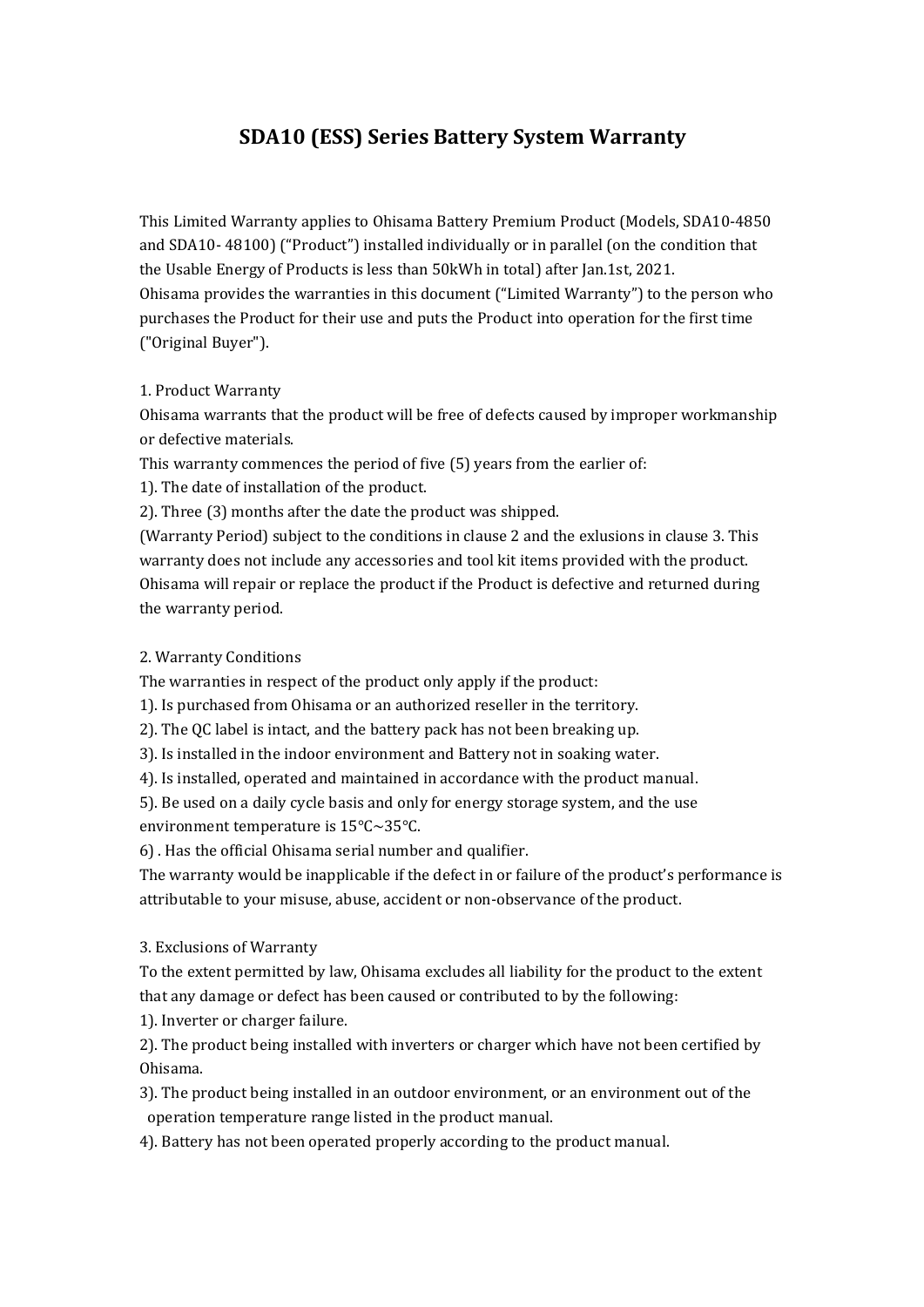5). You treat the product improperly, negligently or in any other inappropriate way, including using the product outside the recommended ambient temperature condition in accordance with the product manual.

6). Transportation, including but not limited by dropping, trampling, deforming, impacting, or spearing with a sharp item.

7). Storage, installation, commissioning, modification or repair of the product that has been performed by a person other than Ohisama or an Ohisama's certified installer.

8). Abuse, misuse, negligence, accidents or force majeure events, including but not limited to lightning, flood, fire, extreme cold weather, or other events outside the reasonable control of Ohisama.

9). Any attempt to extend or reduce the life of the product without written confirmation from Ohisama, whether by Ohisama means, programming or others.

10). Removal and reinstallation at another place from the original installation without the written confirmation from Ohisama.

11). Water, conductive dust or corrosive gas.

12). The product has been connected with different type battery modules.

13). Battery have been connected with battery not from Ohisama.

14). Failure to install, operate or maintain the product in accordance with the product manual;

15). Normal wear and tear or deterioration, or superficial defects, dents or marks that impact the performance of the product.

16). Theft or vandalism of the product or any of its components.

### 4. Claim

Claims can be made to the authorized reseller from whom the product was purchased or from Ohisama directly.

You must, within 24 hours of a defect being discovered, notify Ohisama of a claim by: Completing the warranty card provided with the product at the time of purchase and either emailing a copy to Ohisama at the below email address, or delivery or emailing the warranty card to the authorized reseller from whom the product was purchased.

In order to claim under this Warranty, You must:

1). Present the certificate of warranty declaration in its original form.

2). Submit the invoice for the procurement of the product indicating the date of delivery.

3). Provide the Ohisama system log data recorded by the product as an indication of whether or no the minimum capacity has been achieved (but this would not be determative). To make a claim to Ohisama directly, please contact:

Address: 19F, Easey Commercial Building, 253-261 Hennessy Road, Hong Kong , P.R.China Telephone:+86 13917212144

Email: info@jvapholding.com

Ohisama may contact You for further information regarding a defect. Ohisama may require you to complete root analysis testing of the product to provide evidence supporting the claim. Final verification of the claim will be made by Ohisama.

If any testing of the product's capacity is required, the testing must occur in the following conditions :